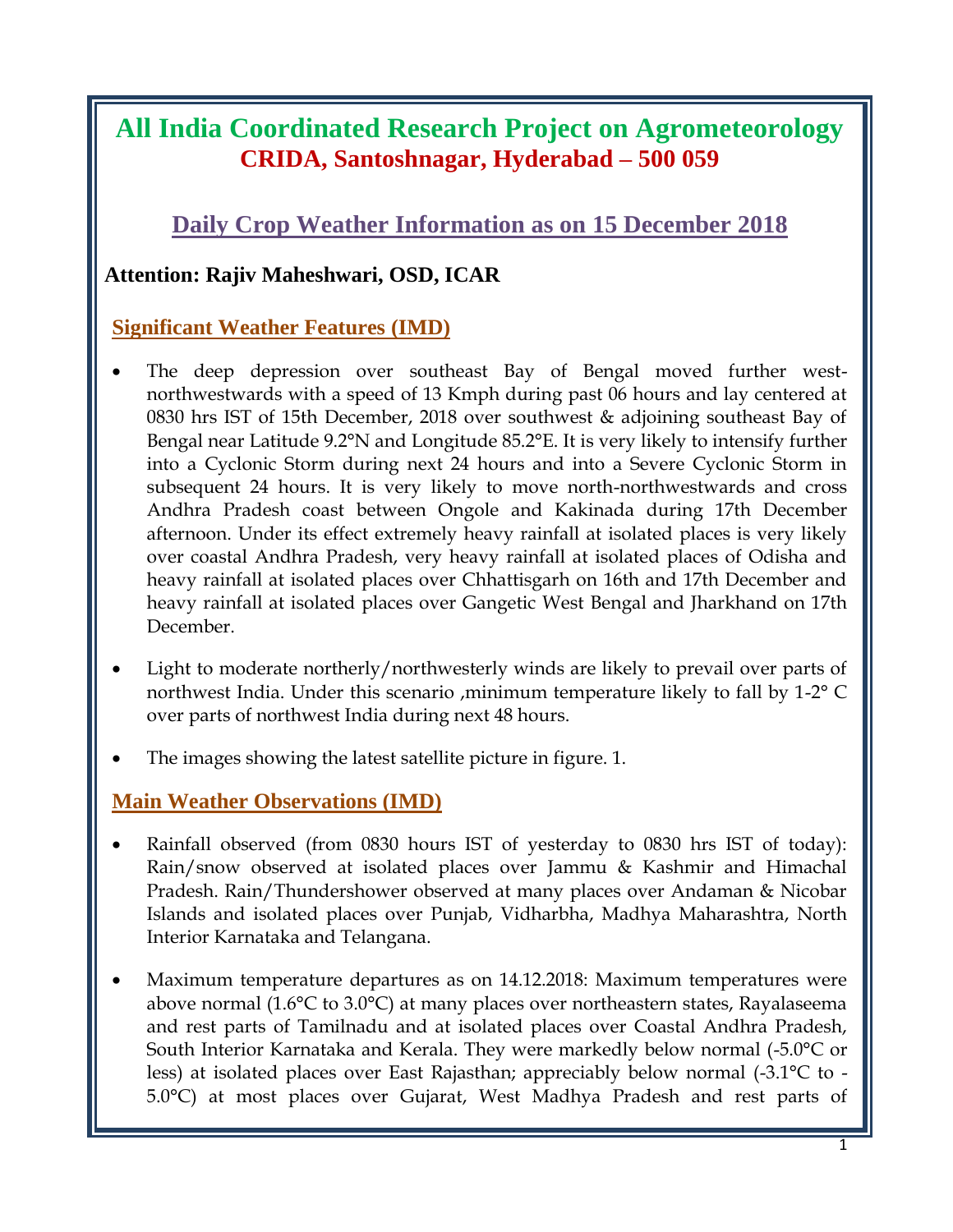Rajasthan; at a few places over Haryana and Telangana and isolated places over Jammu & Kashmir and Himachal Pradesh below normal (-1.6°C to -3.0°C) at a few places over Madhya Maharashtra, East Madhya Pradesh and rest parts of Jammu & Kashmir and Himachal Pradesh.

- Yesterday, the highest maximum temperature of 35.2°C was recorded at Kozhikode (Kerala) over the country.
- Minimum temperature departures as on 15-12-2018: Minimum temperatures were markedly above normal (5.1°C or more) at isolated places over Coastal Andhra Pradesh; appreciably above normal (3.1°C to 5.0°C) at a few places over Telangana and at isolated places over Madhya Pradesh, Vidarbha, Madhya Maharashtra, Konkan & Goa, North Interior Karnataka, Bihar and Coastal Andhra Pradesh; above normal (1.6°C to 3.0°C) at a few places over Gangetic West Bengal, coastal Odisha and Saurashtra & Kutch and at isolated places over Jammu & Kashmir, Haryana, East Uttar Pradesh, Madhya Pradesh, rest Bihar, Assam & Meghalaya, Konkan & Goa, South Interior Karnataka, Tamilnadu, Kerala, Rayalaseema and Andaman & Nicobar Islands. They were below normal  $(-1.6^{\circ}C)$  to  $-3.0^{\circ}C$  at many places over Jammu & Kashmir and Rajasthan and at isolated places Himachal Pradesh, Uttarakhand, rest Madhya Pradesh, Gujarat, Odisha, Kerala and coastal Karnataka and near normal over rest of the country.
- Today, The lowest minimum temperature of 3.0°C was recorded at Sikar & Bhilwara (Rajasthan) over the plains of the country.

**Weather Warning during next 5 days (IMD)**

- 15 December (Day 1): Shallow to moderate fog at few places and Dense fog at isolated places is very likely over Punjab, Haryana, Chandigarh & Delhi , West Uttar Pradesh and Chhattisgarh. Squally wind speed reaching 55-65 kmph gusting to 75 kmph prevails over southwest & adjoining southeast Bay of Bengal .Wind speed is very likely to increase gradually and become gale wind speed reaching 60-70 Kmph gusting to 80 Kmph by evening over the same area. Sea condition is very rough over the same area. It is very likely to become high. Fishermen are advised not to venture into these areas. Squally wind speed reaching 45-55 kmph gusting to 65 kmph very likely to commence along & off Coastal Andhra Pradesh and north Tamilnadu & Puducherry from evening onwards. Sea conditions are very likely to become rough to very rough along and of south Andhra Pradesh and north Tamilnadu coast from evening. Fishermen are advised not to venture into these areas. Those who are out in deep sea areas are advised to return to coast.
- 16 December (Day 2): Shallow to moderate fog at few places and Dense fog at isolated places is very likely over Punjab, Haryana, Chandigarh & Delhi and Uttar Pradesh. Heavy to very heavy rain at a few places with isolated extremely heavy fall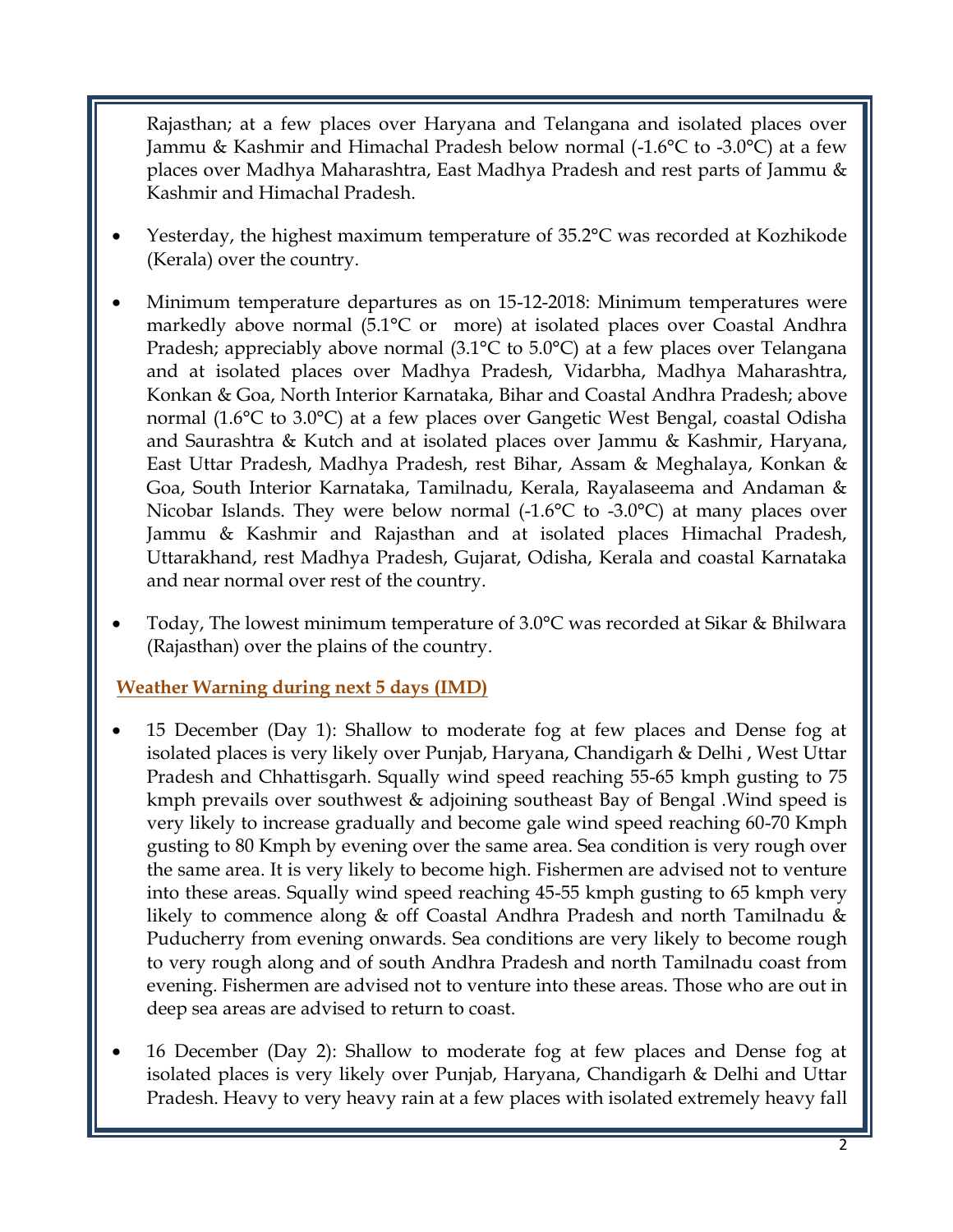at isolated places over Coastal Andhra Pradesh , isolated heavy to very heavy rainfall over Odisha and isolated heavy rainfall over Chhattisgarh. Gale wind speed reaching 80-100 kmph gusting to 110 kmph over westcentral & adjoining southwest Bay of Bengal. Sea conditions are very likely to be high to very high in the evening over the same area. Wind speed is very likely to increase gradually and become gale wind speed reaching 60-70 Kmph gusting to 80 Kmph by evening over the same area. Sea conditions are likely to become high to very high over the same area. Fishermen are advised not to venture into these areas. Squally wind speed reaching 55-65 kmph gusting to 75 kmph is very likely to prevail along & off Coastal Andhra Pradesh .Sea conditions are very likely to become very rough to high along and off south Andhra Pradesh and north Tamilnadu coast .Fishermen are advised not to venture into these areas. Those who are out in deep sea areas are advised to return to coast.

- 17 December (Day 3): Shallow to moderate fog at few places and Dense fog at isolated places is very likely over Punjab, Haryana, Chandigarh & Delhi and west Uttar Pradesh. Heavy to very heavy rain at a few places with isolated extremely heavy fall at isolated places over Coastal Andhra Pradesh , isolated heavy to very heavy rainfall over Odisha and isolated heavy rainfall over Gangetic West Bengal, Jharkhand and Chhattisgarh. Gale wind speed reaching 80-100 kmph gusting to 110 kmph is very likely over westcentral & adjoining southwest Bay of Bengal and 80-90 Kmph gusting to 100 Kmph is very likely to prevail along & off Coastal Andhra Pradesh. Sea conditions are very likely to be high to very high over westcentral  $\&$ adjoining southwest Bay of Bengal and very rough to high along and off coastal Andhra Pradesh and North Tamilnadu coast. The same area. Fishermen are advised not to venture into these areas.
- 18 December (Day 4): Heavy rain at isolated places of Gangetic West Bengal.
- 19 December (Day 5): No Weather Warning.
- The weather outlook for the period of seven days *i.e* 15 to 22 December 2018 forecasted (*Provided by Real-Time Weather Forecasts from NOAA/NCEP collected from http://monsoondata.org/wx2/)* rain/thundershower may occur at a few places over Jammu & Kashmir, Himachal Pradesh, Punjab, Vidharbha, Madhya Maharashtra, North Interior Karnataka, Telangana and Andaman & Nicobar Islands. (Fig. 2).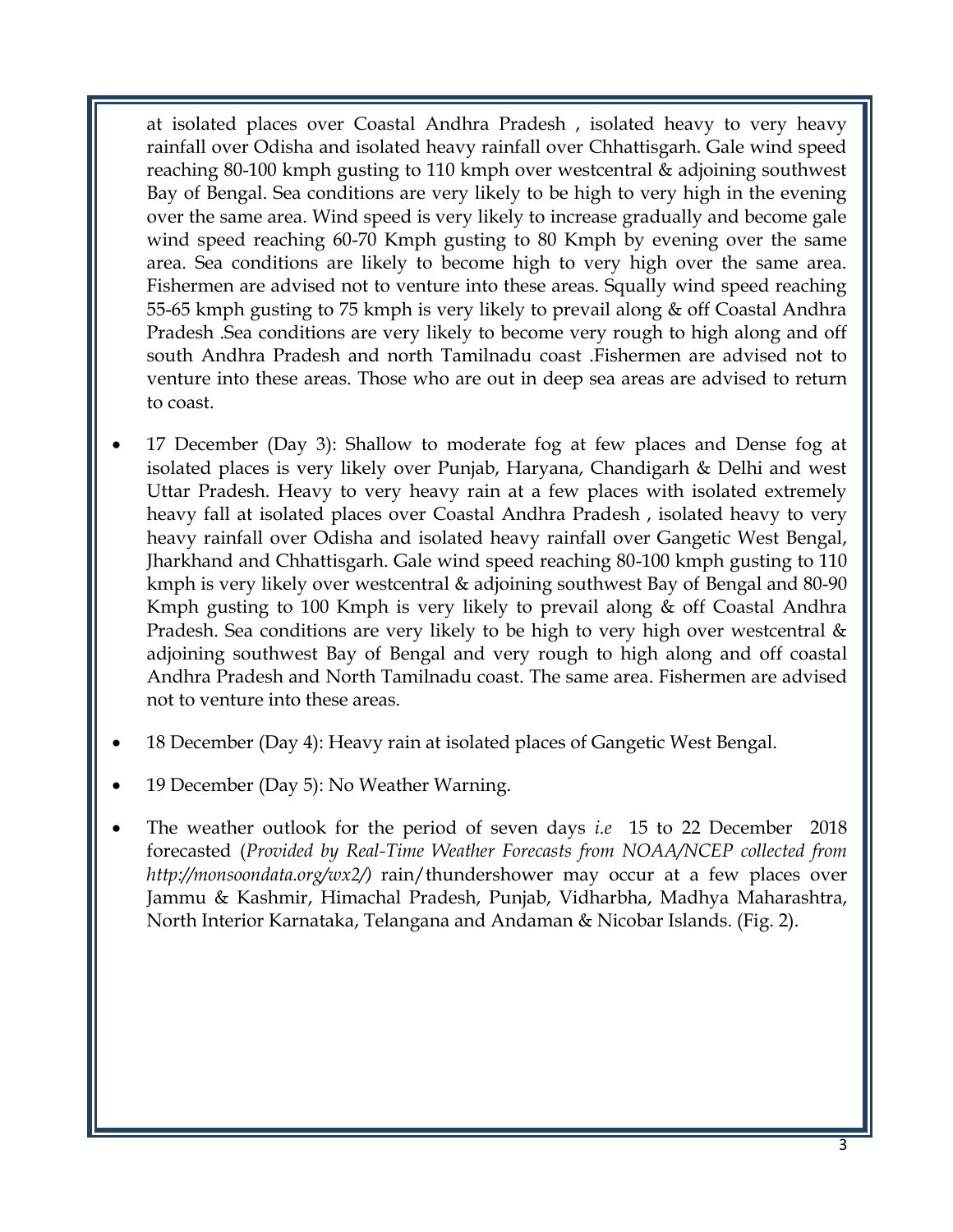# **Agricultural activities (AICRPAM-CRIDA)**

### **Uttarakhand**

#### **Weather condition**

Dry weather prevailed in Uttarakhand state during past few days. The maximum temperature was ranged between 12.6 to 14.2 °C and minimum temperature was ranged between 1.6 to -4.7°C.

#### **Contingency measure:**

- Farmers are advised to postpone irrigation and any type of chemical spray on crops. Transplant onion seedling if they appears 15 cm length or 5-6 week days after sowing. Root treatment should be done through recommended fungicides, pesticides and bio agents. If damping off disease appears on onion in nursery, apply 02 gm Mancozeb+01gm Carbendazim+01 ml insecticide in per liter of water as drenching. Second spray may be done after 7-10 days interval.
- Complete the sowing of late wheat crop as early as possible. Seeds should be treated with Bavistin or Thiram @ 2-2.5 g per kilogram of seed. Mulching should be done in Cole crops. Harvest mature fruits of Malta, Galgal/citrus species. Grading should be before sale. Prepare value added product like squash, RTS.
- Layout and pit formation should be done for establishment of new orchard in temperate zone. Build the basin around main stem of fruit bearing trees and clean the shrubs/herbs/grasses and leaf litter.
- Vaccination of Brucellosis vaccine in 4-6 month old female calves for increase the resistant power. Do not vaccination on male calves. Keen interest to De-worming before 1-2 weeks of vaccination. Dew appearing grasses/herbs should not given to goat/sheep as fodder. Protect from cold by covering gunny bags during night and give some sunbath during day time. Electric Bulb installed in Chicken farm for maintain temperature during night.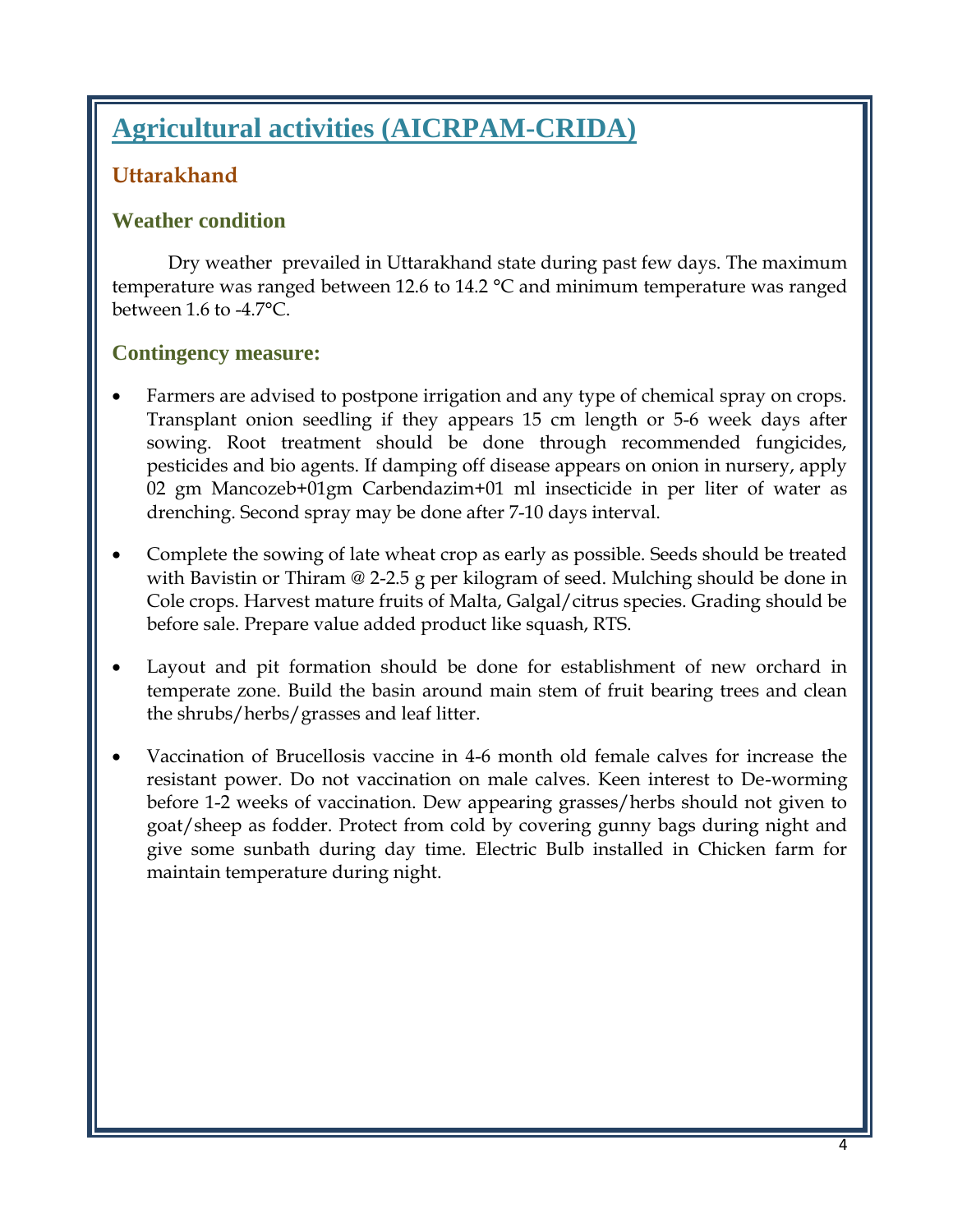

**Figure: 1. Latest available satellite picture as on 15 December 2018 at 0230 Hrs (IST). (Source: IMD).**